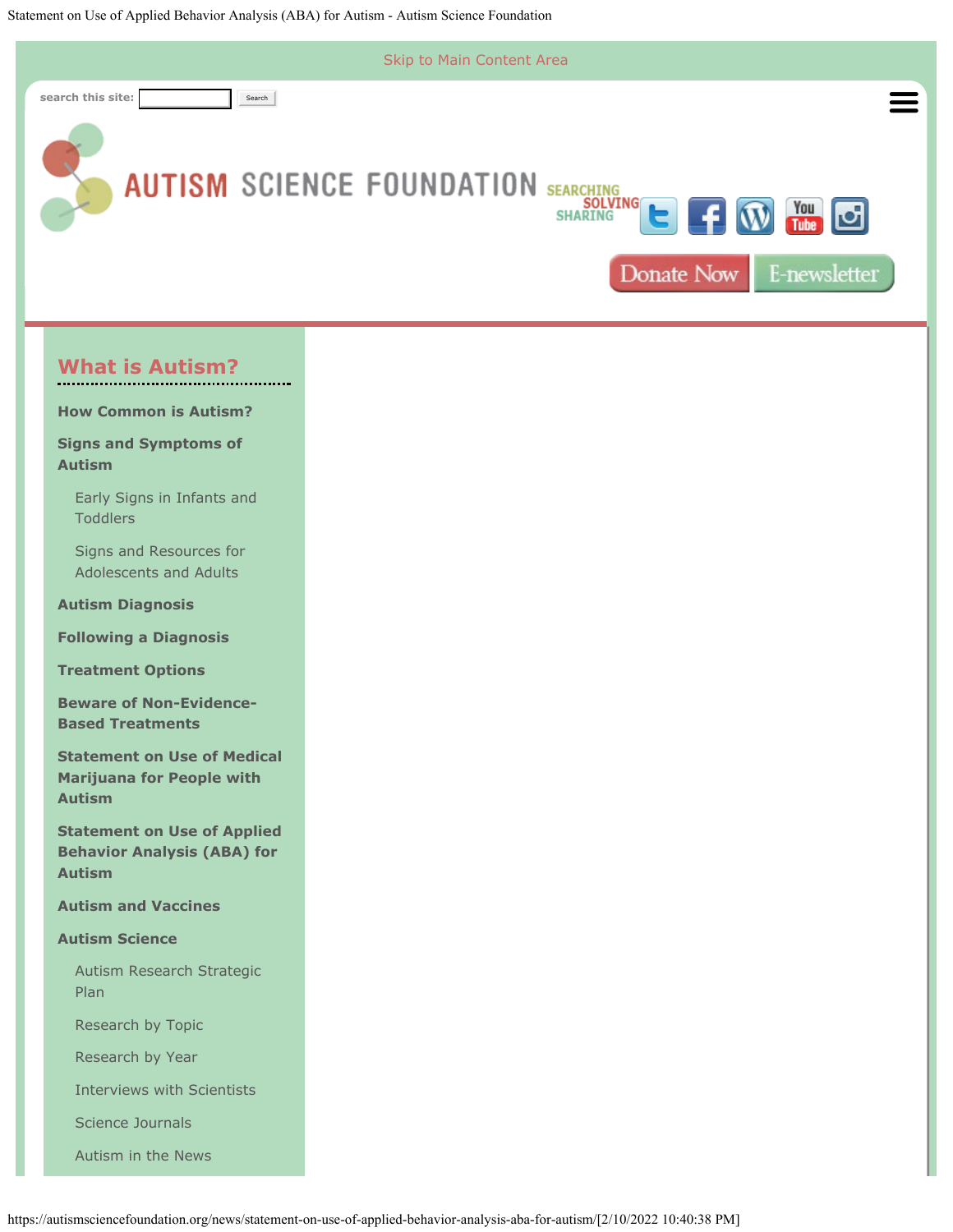[Recommended Reading](https://autismsciencefoundation.org/what-is-autism/autism-science/recommended-reading/) [Year End Summaries](https://autismsciencefoundation.org/what-is-autism/autism-science/key-autism-research/) [Research Recap 2020](https://autismsciencefoundation.org/what-is-autism/autism-science/key-autism-research/research-recap-2020/) [Research Recap 2019](https://autismsciencefoundation.org/what-is-autism/autism-science/key-autism-research/https-autismsciencefoundation-org-key-autism-research-2019-the-year-of-preparing-for-the-future/) [Research Recap 2018](https://autismsciencefoundation.org/what-is-autism/autism-science/key-autism-research/research-recap-2018/) [Research Recap 2017](https://autismsciencefoundation.org/what-is-autism/autism-science/key-autism-research/research-recap-20/) [Research Recap 2016](https://autismsciencefoundation.org/what-is-autism/autism-science/key-autism-research/research-recap-2016/) [Participate in Research](https://autismsciencefoundation.org/what-is-autism/autism-science/participate-in-research/) [NIH ACE Grants](https://autismsciencefoundation.org/what-is-autism/autism-science/nih-ace-grants/) [NIMH Resources](https://autismsciencefoundation.org/what-is-autism/autism-science/nimh-resources/) [Autism Research Glossary](https://autismsciencefoundation.org/what-is-autism/autism-science/autism-research-glossary/) **[Quick Facts About Autism](https://autismsciencefoundation.org/what-is-autism/quick-facts-about-autism/)**

# **Statement on Use of Applied Behavior Analysis (ABA) for Autism**

## *Published October 28, 2021*

The use of Applied Behavior Analysis (ABA)-based therapies has recently become a point of disagreement in the autism community.

We write this statement to share our strong support for the use of therapies based on the principles of ABA to help those on the autism spectrum, and to provide examples of how the science and research behind ABA indicate that it is safe and effective in improving the functional abilities of people with autism across the spectrum and across the lifetime. We address four main points regarding utility of ABA principles in autism intervention:

**ABA is not a single protocol or technique but rather is an approach or set of techniques tailored to individual's strengths and challenges.** 

Applied Behavior Analysis encompasses a wide array of approaches to intervention, including highly structured approaches (e.g., Discrete Trial Therapy) and naturalistic approaches (e.g., pivotal response training or natural environment teaching). The goal of applied behavior analysis is to promote the acquisition of skills needed to participate successfully in daily activities.

**ABA type approaches have changed over time. The type of procedures used in the 1960s are different than what it is used today.**

The very first studies around ABA-based interventions were groundbreaking. Previous to those studies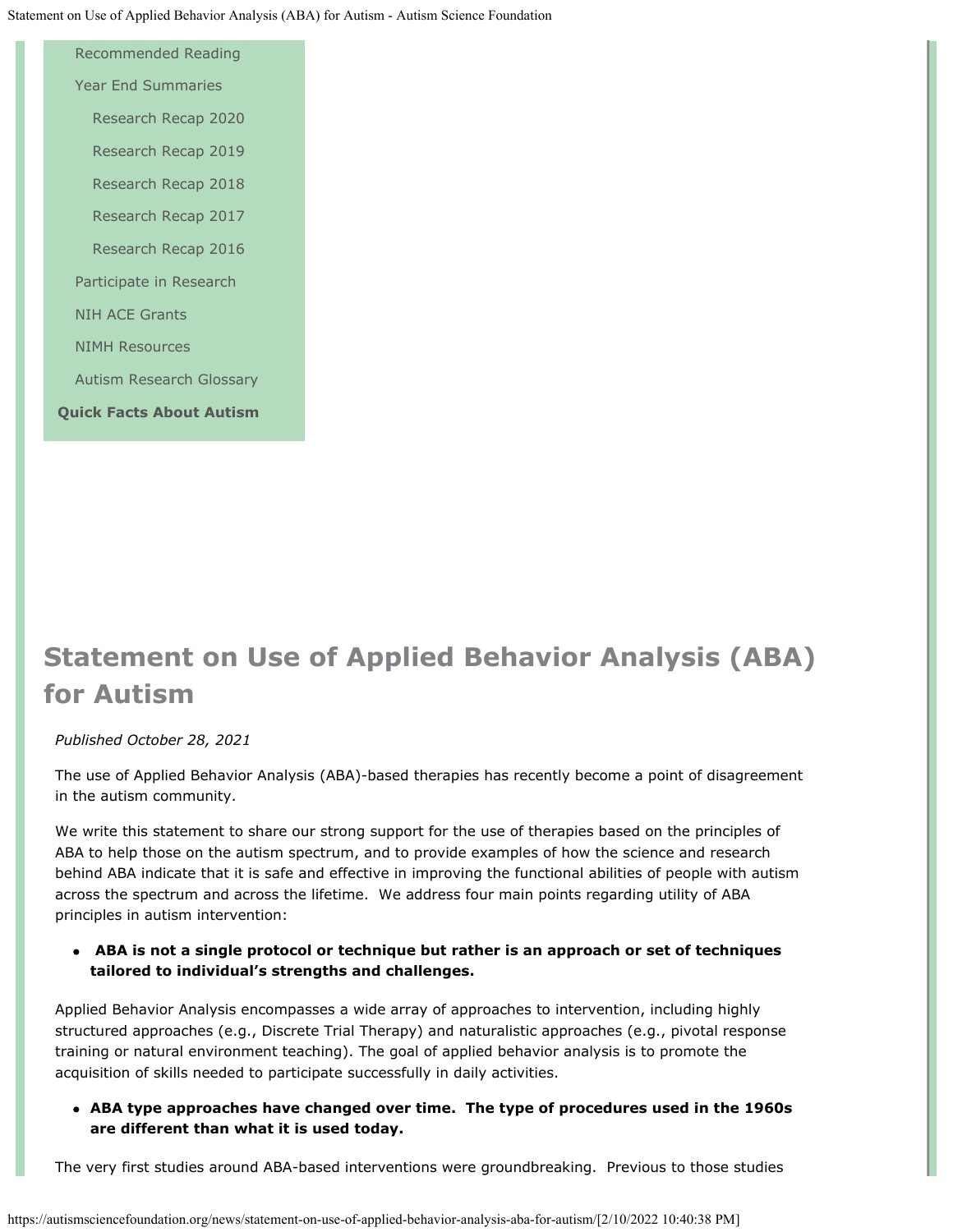which took place almost 60 years ago, parents were told that their children would never live productive lives. These first studies included mostly positive reinforcement with some punishment, using something called discrete trial therapy (DTT). Those early behavioral modification techniques led to children going to school and being able to be more independent. This kept people out of institutions enabled to remain in their communities. But as our scientific understanding of autism changed, so did the techniques used as part of ABA. Over the past 40 years, the term ABA has evolved to include a more holistic approach that incorporates developmental and other learning theories. Today, evidence-based autism therapies that include principles of ABA entail a much broader array of goals, assessments, supports, and accommodations that incorporate a person-led approach and encourage learning through activities that are fun and engaging. It also promotes the use positive, rather than negative reinforcement.

The procedures involved in ABA have become more sophisticated over time and with continual knowledge about autism and how behavioral supports can improve the lives of those on the spectrum, it continues to improve (Justin B. Leaf et al., 2021). Many critics of ABA focus on punishment. Research has shown that positive behavior supports are most effective, and the ABA field has evolved – and continues to evolve – based on a growing body of research (Frampton & Shillingsburg, 2020; Maye et al., 2020; Sandbank et al., 2020; Schmidt, Luiselli, Rue, & Whalley, 2013). ABA-based approaches, especially naturalistic, developmental behavioral approaches, incorporate ideas and practices from many other schools of thought regarding the science of learning, including developmental theory, cognitive theory, and constructivist theories.

### **Research has shown that ABA-based interventions help people with autism.**

Hundreds of studies, reviews and meta analyses collected over 40 years of research have shown that the principles of ABA, when used correctly, can lead to progress in communication, language ability, cognitive ability, academic skills, adaptive skills, and social interactive behavior in autistic individuals (Helt et al., 2008; Rodgers et al., 2020; Smith & Iadarola, 2015; Weitlauf et al., 2014) While ABA techniques can be used across the lifetime, most of the science conducted so far has focused on use of these techniques prior to age 10 (Howlin, Magiati, & Charman, 2009; Reichow, Hume, Barton, & Boyd, 2018; Rodgers et al., 2020; Schreibman et al., 2015). These changes lead to meaningful gains in quality of life, like developing social connections and friendships (Kasari, Rotheram-Fuller, Locke, & Gulsrud, 2012), maintaining employment (Wehman et al., 2017) and improved independence (Hume, Loftin, & Lantz, 2009).

ABA can also [dramatically reduce problem behaviors like aggression, destruction, and self-injury](https://www.kennedykrieger.org/patient-care/centers-and-programs/neurobehavioral-unit-nbu/applied-behavior-analysis/scientific-support-for-applied-behavior-analysis). The Certification Board for ABA therapists [recommend positive rather than negative reinforcement such as](https://www.bacb.com/wp-content/uploads/2020/05/BACB-Compliance-Code-english_190318.pdf) [punishment](https://www.bacb.com/wp-content/uploads/2020/05/BACB-Compliance-Code-english_190318.pdf) be implemented in behavior plans.

## **The goal of ABA supports and therapies is not to change the essence of who someone is, or to stigmatize non-harmful behaviors, but to lessen disability and help individuals and families with ASD reach their goals.**

It is a mistake to throw out an entire canon of techniques and principles based on criticism of past practices. The goal of ABA is to maximize communication skills and minimize challenging behaviors that limit opportunity, not to eliminate neurodiversity. In fact, autistic adults have acknowledged the benefits of certain interventions based on the principles of ABA (Schuck et al., 2021). Additional issues surrounding the controversies around ABA are summarized and addressed in: J. B. Leaf et al., 2021.

The Autism Science Foundation supports the use of interventions based on the principles of ABA to help individuals of all ages across the spectrum lead their best lives possible. Of course, we strongly are against any program or therapy that harms an individual. However, we have concluded that ABA therapy, when properly rendered in an ethical manner, is beneficial to individuals who are impacted by autism.

#### **References**

Frampton, S. E., & Shillingsburg, M. A. (2020). Promoting the development of verbal responses using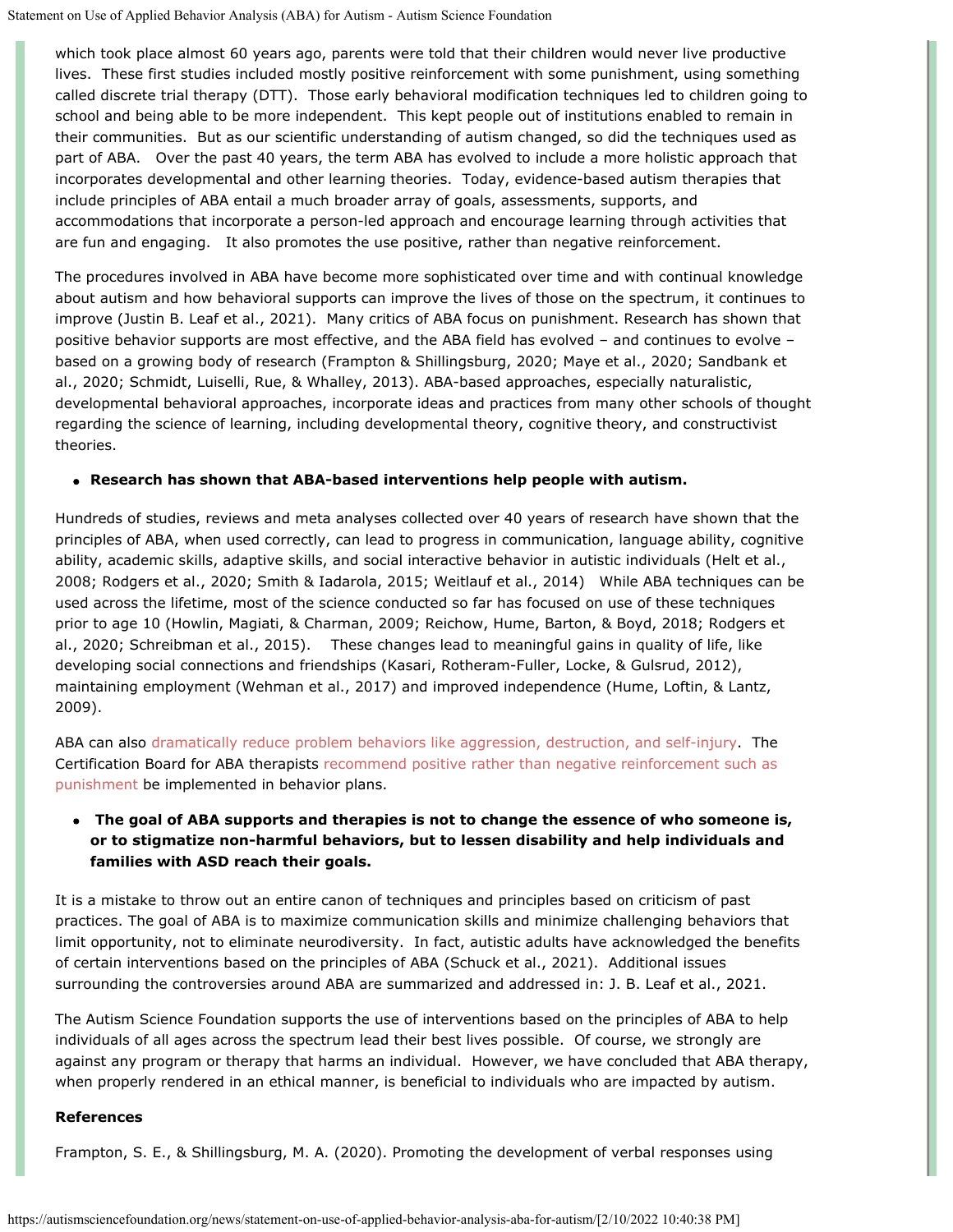instructive feedback. *J Appl Behav Anal, 53*(2), 1029-1041. doi:10.1002/jaba.659

Helt, M., Kelley, E., Kinsbourne, M., Pandey, J., Boorstein, H., Herbert, M., & Fein, D. (2008). Can children with autism recover? If so, how? *Neuropsychol Rev, 18*(4), 339-366. doi:10.1007/s11065-008-9075-9

Howlin, P., Magiati, I., & Charman, T. (2009). Systematic review of early intensive behavioral interventions for children with autism. *Am J Intellect Dev Disabil, 114*(1), 23-41. doi:10.1352/2009.114:23;nd41

Hume, K., Loftin, R., & Lantz, J. (2009). Increasing independence in autism spectrum disorders: a review of three focused interventions. *J Autism Dev Disord, 39*(9), 1329-1338. doi:10.1007/s10803-009-0751-2

Kasari, C., Rotheram-Fuller, E., Locke, J., & Gulsrud, A. (2012). Making the connection: randomized controlled trial of social skills at school for children with autism spectrum disorders. *J Child Psychol Psychiatry, 53*(4), 431-439. doi:10.1111/j.1469-7610.2011.02493.x

Leaf, J. B., Cihon, J. H., Ferguson, J. L., Milne, C. M., Leaf, R., & McEachin, J. (2021). Advances in Our Understanding of Behavioral Intervention: 1980 to 2020 for Individuals Diagnosed with Autism Spectrum Disorder. *Journal of Autism and Developmental Disorders, 51*(12), 4395-4410. doi:10.1007/s10803-020- 04481-9

Leaf, J. B., Cihon, J. H., Leaf, R., McEachin, J., Liu, N., Russell, N., . . . Khosrowshahi, D. (2021). Concerns About ABA-Based Intervention: An Evaluation and Recommendations. *J Autism Dev Disord*. doi:10.1007/s10803-021-05137-y

Maye, M., Gaston, D., Godina, I., Conrad, J. A., Rees, J., Rivera, R., & Lushin, V. (2020). Playful but Mindful: How to Best Use Positive Affect in Treating Toddlers With Autism. *J Am Acad Child Adolesc Psychiatry, 59*(3), 336-338. doi:10.1016/j.jaac.2019.09.003

Reichow, B., Hume, K., Barton, E. E., & Boyd, B. A. (2018). Early intensive behavioral intervention (EIBI) for young children with autism spectrum disorders (ASD). *Cochrane Database Syst Rev, 5*, CD009260. doi:10.1002/14651858.CD009260.pub3

Rodgers, M., Marshall, D., Simmonds, M., Le Couteur, A., Biswas, M., Wright, K., . . . Hodgson, R. (2020). Interventions based on early intensive applied behaviour analysis for autistic children: a systematic review and cost-effectiveness analysis. *Health Technol Assess, 24*(35), 1-306. doi:10.3310/hta24350

Sandbank, M., Bottema-Beutel, K., Crowley, S., Cassidy, M., Dunham, K., Feldman, J. I., . . . Woynaroski, T. G. (2020). Project AIM: Autism intervention meta-analysis for studies of young children. *Psychol Bull, 146*(1), 1-29. doi:10.1037/bul0000215

Schmidt, J. D., Luiselli, J. K., Rue, H., & Whalley, K. (2013). Graduated exposure and positive reinforcement to overcome setting and activity avoidance in an adolescent with autism. *Behav Modif, 37*(1), 128-142. doi:10.1177/0145445512456547

Schreibman, L., Dawson, G., Stahmer, A. C., Landa, R., Rogers, S. J., McGee, G. G., . . . Halladay, A. (2015). Naturalistic Developmental Behavioral Interventions: Empirically Validated Treatments for Autism Spectrum Disorder. *J Autism Dev Disord, 45*(8), 2411-2428. doi:10.1007/s10803-015-2407-8

Schuck, R. K., Tagavi, D. M., Baiden, K. M. P., Dwyer, P., Williams, Z. J., Osuna, A., . . . Vernon, T. W. (2021). Neurodiversity and Autism Intervention: Reconciling Perspectives Through a Naturalistic Developmental Behavioral Intervention Framework. *J Autism Dev Disord*. doi:10.1007/s10803-021- 05316-x

Smith, T., & Iadarola, S. (2015). Evidence Base Update for Autism Spectrum Disorder. *J Clin Child Adolesc Psychol, 44*(6), 897-922. doi:10.1080/15374416.2015.1077448

Wehman, P., Schall, C. M., McDonough, J., Graham, C., Brooke, V., Riehle, J. E., . . . Avellone, L. (2017). Effects of an employer-based intervention on employment outcomes for youth with significant support